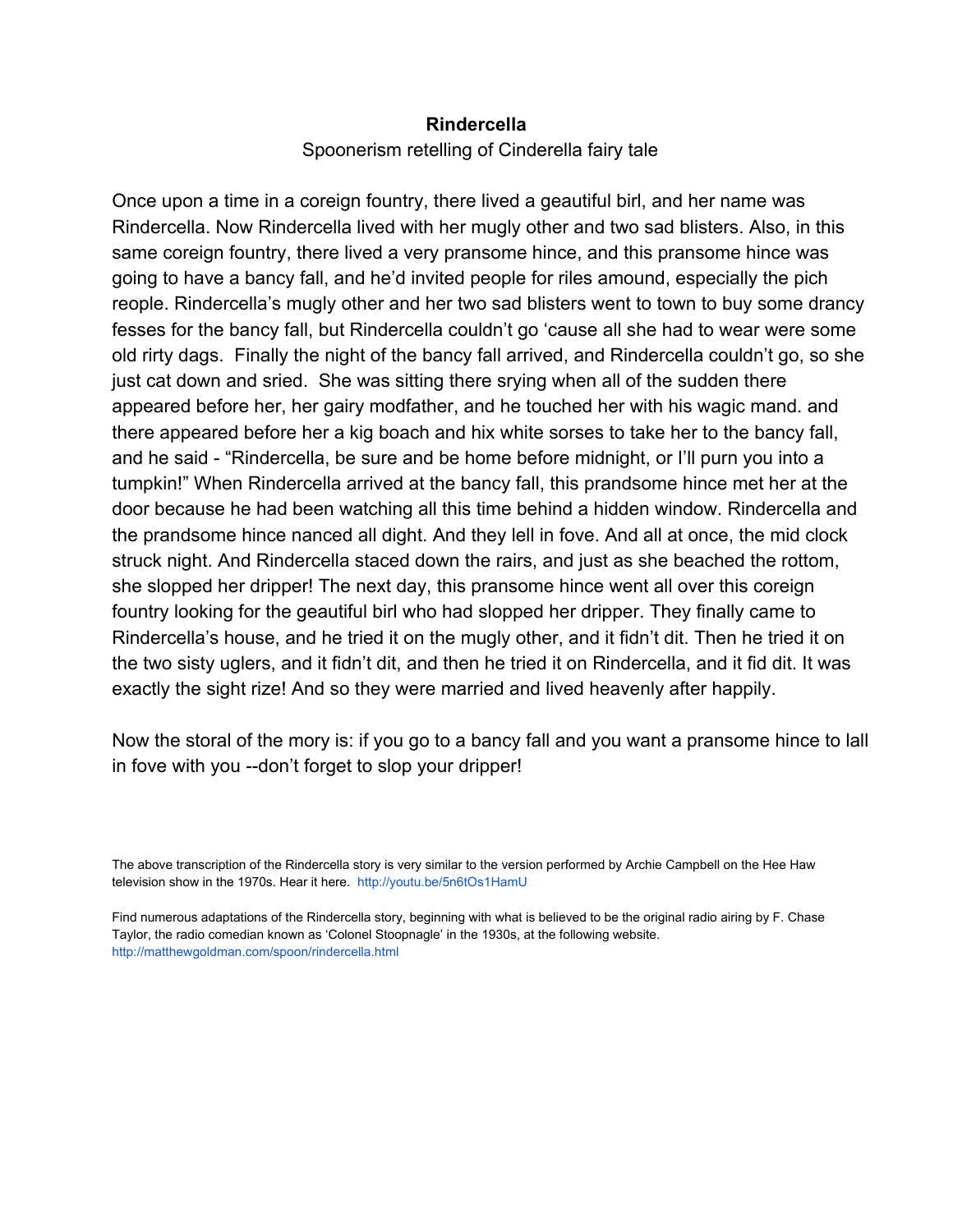## **Rindercella Translated**

Spoonerism retelling of Cinderella fairy tale

1. Once upon a time in a coreign fountry, there lived a geautiful birl, and her name was Rindercella.

Once upon a time in a foreign country, there lived a beautiful girl, and her name was Cinderella.

2. Now Rindercella lived with her mugly other and two sad blisters. Now Cinderella lived with her ugly mother and two bad sisters.

3. Also, in this same coreign fountry, there lived a very pransome hince, and this pransome hince was going to have a bancy fall, and he'd invited people for riles amound, especially the pich reople.

Also, in this same foreign country, there lived a very handsome prince, and this handsome prince was going to have a fancy ball, and he's invited people for miles around, especially the rich people.

4. Rindercella's mugly other and her two sad blisters went to town to buy some drancy fesses for the bancy fall, but Rindercella couldn't go 'cause all she had to wear were some old rirty dags.

Cinderella's ugly mother and her two bad sisters went to town to buy some fancy dresses for the fancy ball, but Cinderella couldn't go 'cause all she had to wear were some old dirty rags.

Finally the night of the bancy fall arrived, and Rindercella couldn't go, so she just cat down and sried.

Finally, the night of the fancy ball arrived, and Cinderella couldn't go, so she just sat down and cried.

She was sitting there srying when all of the sudden there appeared before her, her gairy modfather, and he touched her with his wagic mand. and there appeared before her a kig boach and hix white sorses to take her to the bancy fall, and he said "Rindercella, be sure